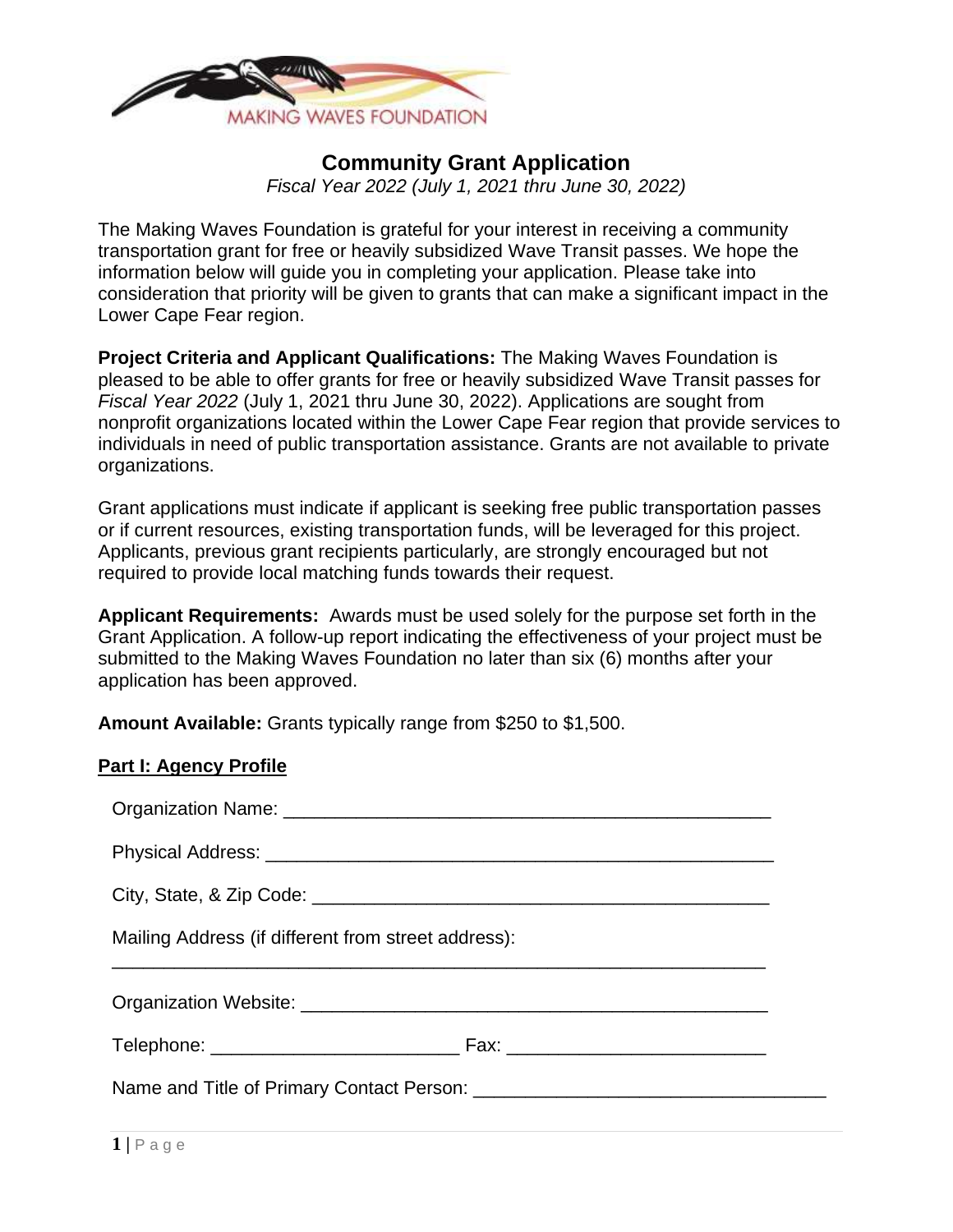

1. Please state the mission of your organization and provide a brief background.

2. Describe your organization's structure. Attach a list of current board members and note board officers by title. Please include members' employers is applicable.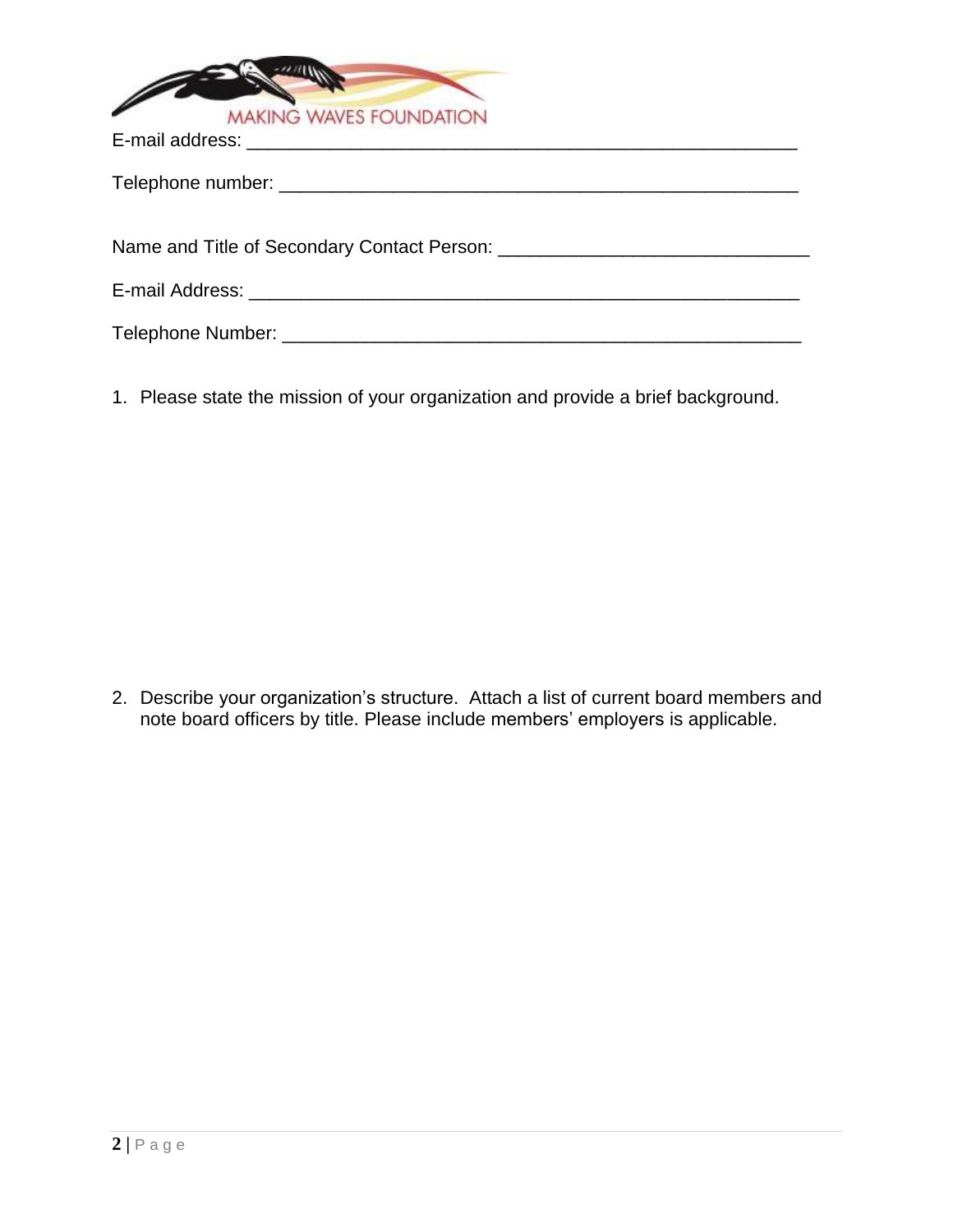

# **Part II: Transportation Request**

Please provide a detailed description of the *type* and *quantity* of transportation passes you are requesting. The different pass types offered, and associated costs are illustrated in the table below.

*For questions or further guidance, please contact Foundation Manager, Megan Matheny, via e-mail at mmatheny@wavetransit.com or by phone at 910.202.2057*.

| Pass Type                                                                                                                                                                                                                                                                                                                                  | Fare    | # Requested |
|--------------------------------------------------------------------------------------------------------------------------------------------------------------------------------------------------------------------------------------------------------------------------------------------------------------------------------------------|---------|-------------|
| <b>One-way Adult Pass</b>                                                                                                                                                                                                                                                                                                                  | \$2.00  |             |
| <b>One-way Reduced Pass</b><br>(Reduced pass available for individuals with disabilities who<br>possess a Wave Transit Reduced Fare Card, NHC Veteran's<br>ID Card, or Medicare Card, individuals 65 years of age and<br>older, k-12 students and local college students. Valid<br>identification required when utilizing a reduced pass.) | \$1.00  |             |
| Seven (7) day adult pass                                                                                                                                                                                                                                                                                                                   | \$20.00 |             |
| Seven (7) day reduced pass                                                                                                                                                                                                                                                                                                                 | \$10.00 |             |
| Thirty-one day (31) adult pass                                                                                                                                                                                                                                                                                                             | \$80.00 |             |
| Thirty-one day (31) reduced pass                                                                                                                                                                                                                                                                                                           | \$40.00 |             |
| Ten (10) ride adult pass                                                                                                                                                                                                                                                                                                                   | \$20.00 |             |
| Ten (10) ride reduced pass                                                                                                                                                                                                                                                                                                                 | \$10.00 |             |
| One (1) day pass                                                                                                                                                                                                                                                                                                                           | \$5.00  |             |
| <b>Reduced 24-hour pass</b>                                                                                                                                                                                                                                                                                                                | \$2.50  |             |
| Dial-a-Ride Transportation (DART) pass<br>*DART services provided to eligible individuals through Wave Transit's<br><b>Paratransit Department</b>                                                                                                                                                                                          | \$4.00  |             |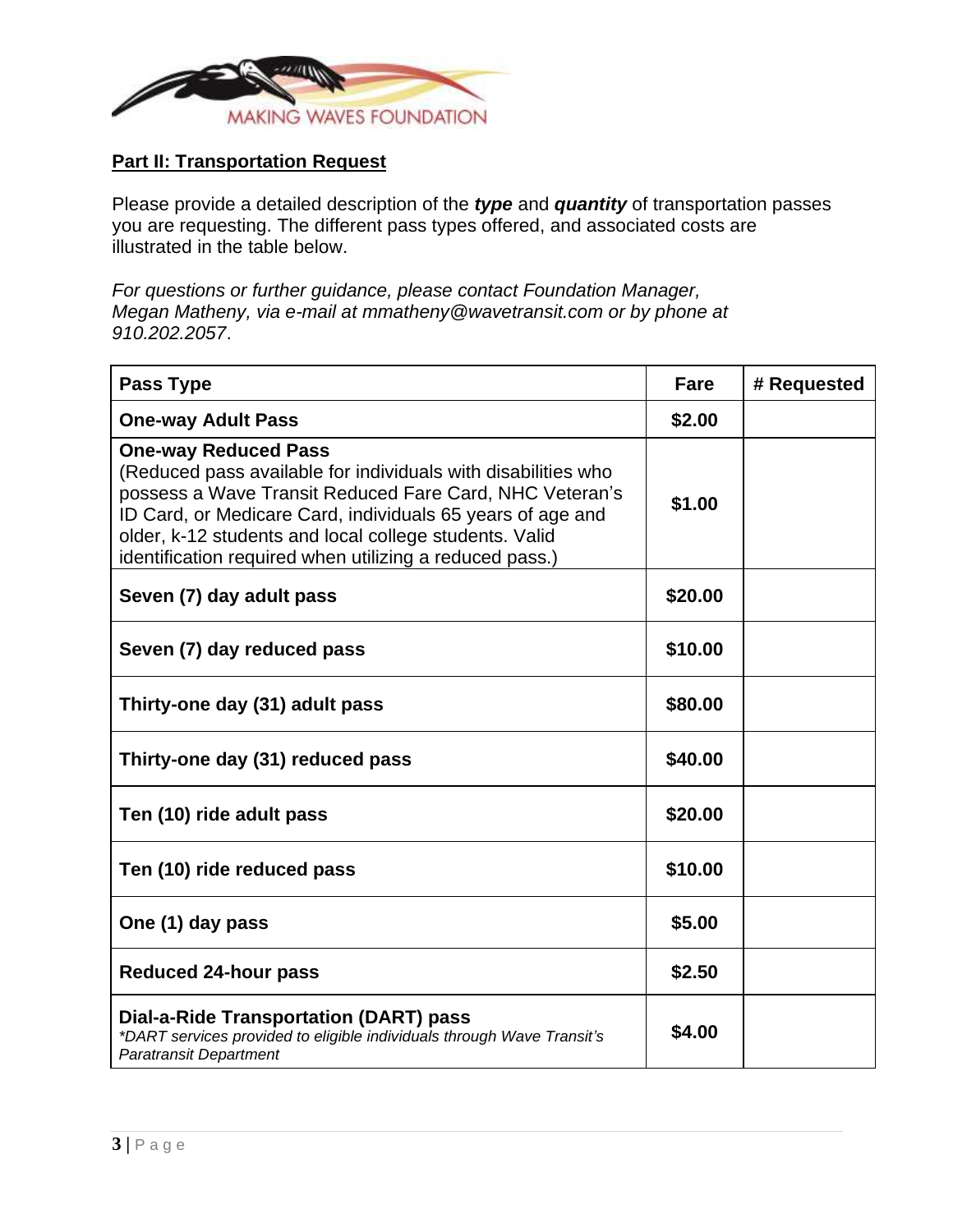

# **Part III: Project Information**

1. Please provide a title and a brief description of the project. Describe how the type and quantity of passes requested will help support the project.

2. What are the goals and measurable objectives of the proposed project?

3. What are the specific activities and timetable of the project? Please include begin and end dates for the project.

4. Describe the community need that the proposed project will address. How many individuals will benefit from the proposed project and what, if any, special populations will be served by this grant?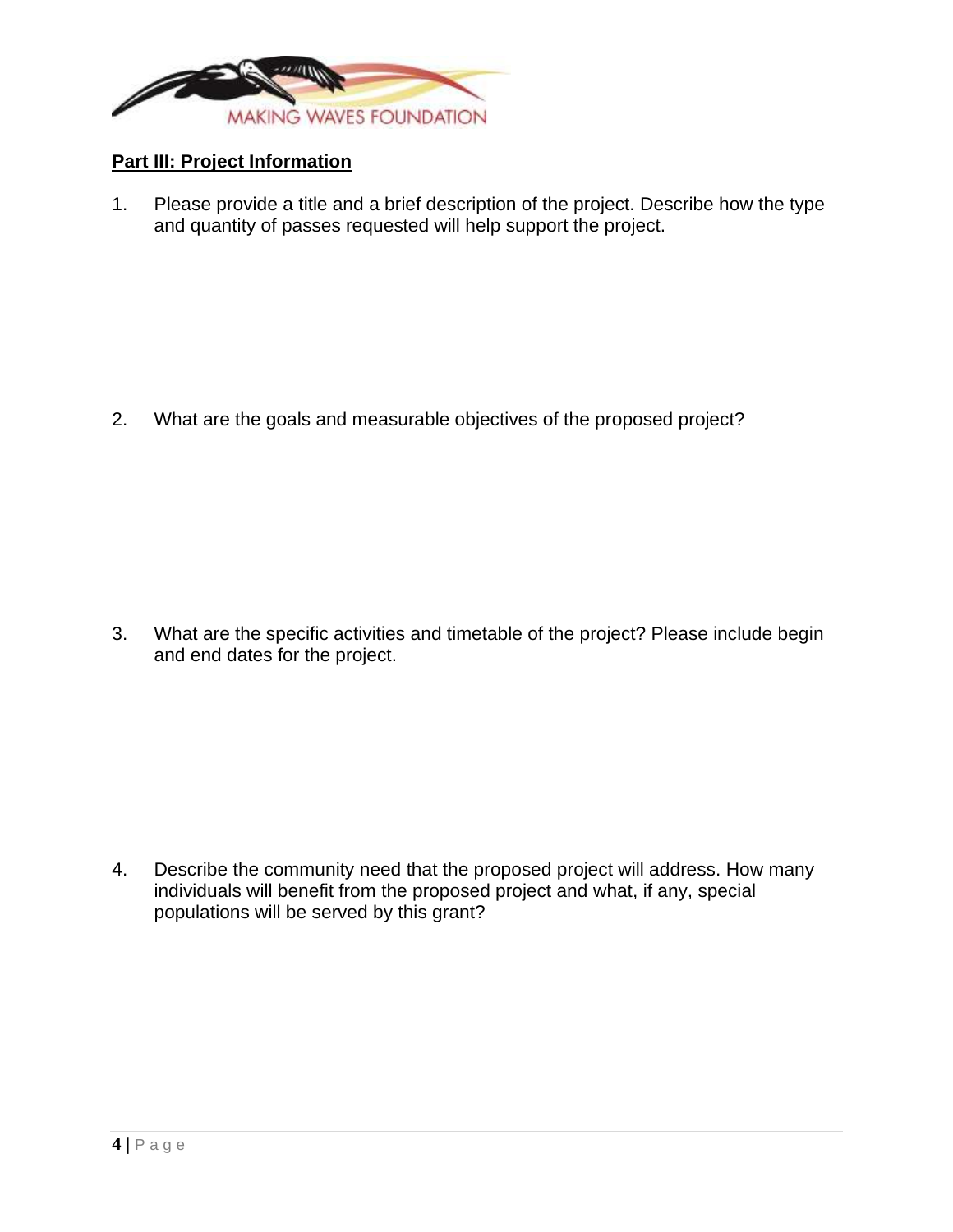

5. How will you recognize the Making Waves Foundation for its contribution to your organization?

6. How do you intend to administer transportation passes? What steps will be taken to ensure transportation passes are not misused?

### **Part IV: Financial Information**

1. Is your project eligible for city, county, state, or federal funding? If **yes**, please provide as many specifics as possible. YES ( ) NO ( )

Explain the relationship, if any, between this grant and city, county or federal funding.